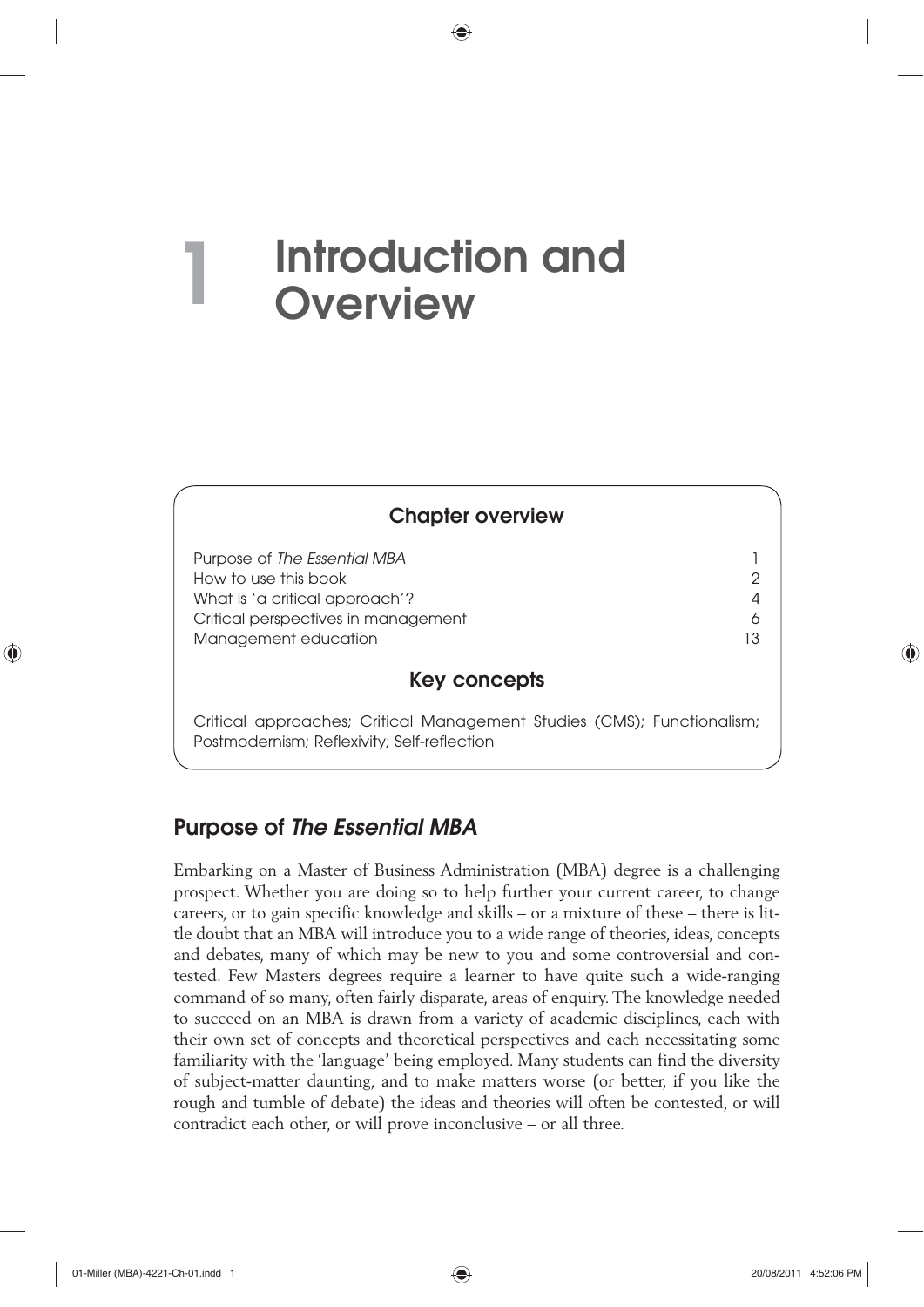This book is intended to provide a route map for the MBA. Its aim is to offer a guide to the key subjects, topics and debates that make up the general area of business and management, and from where much of the material that you will study will be drawn – all in one clear, readable text. It takes you through the 'essential' elements of your MBA, provides an overview of the core areas you will be studying, indicates the main theories and ideas in each, and provides a short and speedy way of getting to the essence of each subject. Indeed, while it is intended primarily for MBA students, because of the content and approach the book should also be of help to other Masters students and undergraduates studying business and management degrees.

♠

One distinctive feature of the book is that it covers so many areas of the MBA in one text; another is that we take a critical approach to the study of each subject. More will be said about this below but, at its simplest, what this means is that each author not only presents the main theories and concepts, but also gives you a critique of these. A critical perspective incorporates an analysis of the underlying assumptions together with a review of alternative perspectives which may run counter to more traditional, orthodox views. This should be invaluable since most MBA programmes require students to take a critical stance towards the subject matter and provide critical reflections in their assessed work.

 The main objective of the MBA is to provide students with an understanding of the key areas of management and business. To that end programmes will need to ensure students have a developed understanding of how macro factors at global and national levels, firm-level operating practices and processes, and more micro human processes interact to influence the management and performance of firms, as well as an appreciation of the wider implications for individual workers and society as a whole. Hence, while the following list is by no means exhaustive, an MBA usually encompasses subjects such as Organizational Behaviour (OB); Human Resource Management (HRM); Marketing; Accounting and Finance; Economics; Operations Management; and Strategic Management. This book therefore contains a chapter on each of these, written by a subject expert. However, recognizing the changing imperatives of the business world, many MBA programmes are now incorporating discussions on ethical and moral dimensions of management such as corporate social responsibility and environmental concerns. The chapter on Corporate Social Responsibility (CSR) addresses this area. In addition, a large number of programmes require students to carry out a significant piece of research, often in the form of a dissertation or a project, and the chapter on Research Approaches will guide you through this. Finally, there is a chapter on Study Skills, to help you get the most from your programme of learning.

### **How To Use This Book**

This book provides a comprehensive summary of the central academic contributions to the MBA curriculum. It contains a separate chapter on the core areas covered in most MBA programmes as follows:

- Organizational Behaviour
- Human Resource Management

◈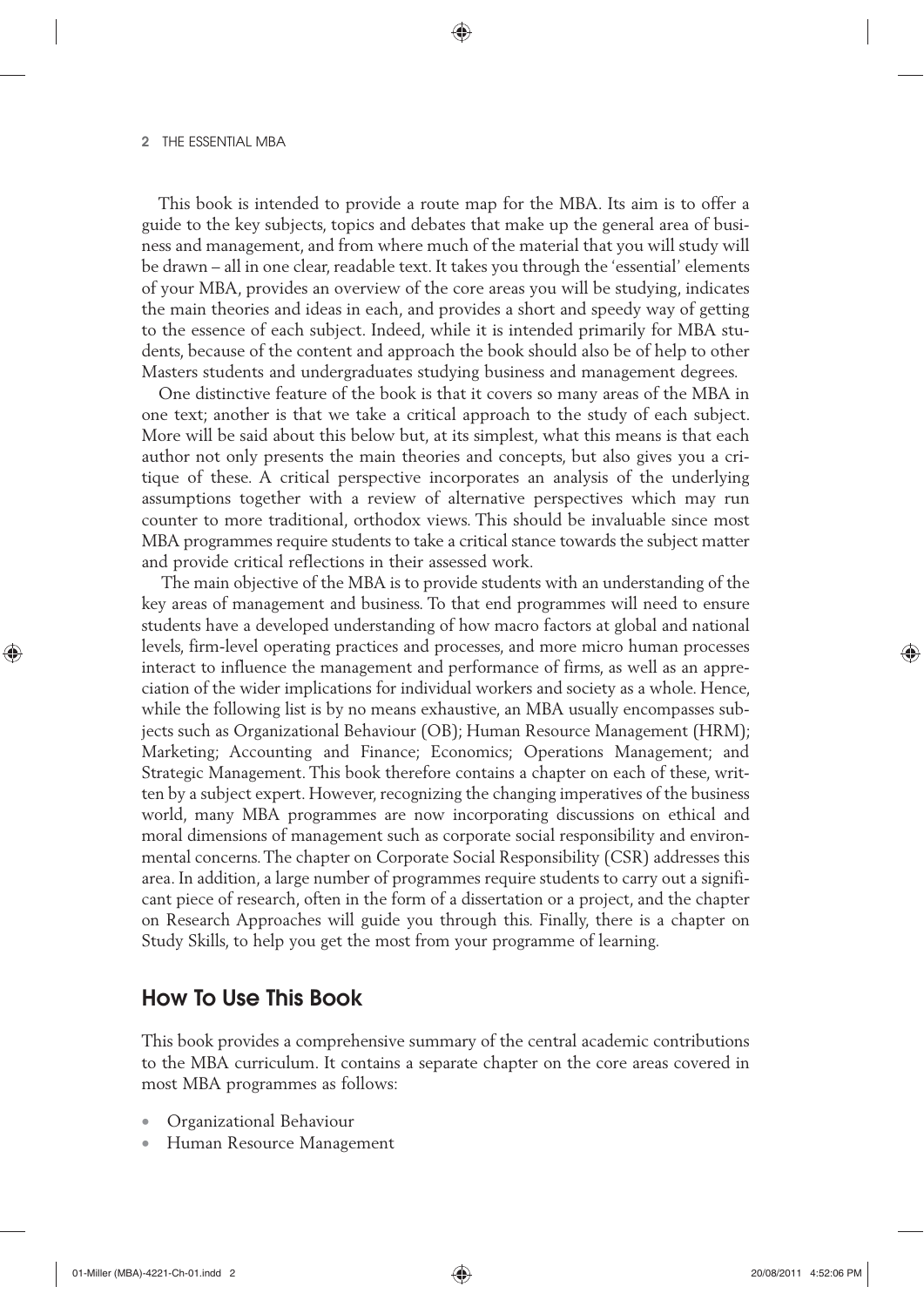INTRODUCTION AND OVERVIEW **3**

- Marketing
- Accounting and Finance
- Economics
- Operations Management
- Corporate Social Responsibility
- Strategic Management
- Research Approaches
- Study Skills

The aim is to give the reader a clear overview of each subject so that they gain a picture of the overall terrain. However, a word of caution is necessary here. While the subjects are presented separately this should not be taken to mean that they are segregated in real life. The troubling fact is that many business problems are complex, multi-faceted and interrelated. They impact on both people and systems and can have financial, operational and strategic implications, both at firm-level and beyond. Many MBA programmes attempt to recognize this by designing courses around multi-dimensional themes. This is sensible, given the nature of the business world. But is also helpful to be able to understand the particular concepts and ideas that emanate from, say, Marketing, and to distinguish those that are more readily associated with, say, Organizational Behaviour. This way, an understanding of particular domains of knowledge can be built up. So, while it would be possible to write a book which attempts to bring together different subjects, this would be a different book with a different purpose. The aim of this text is to clarify an already complex area, and for that reason it is felt that maintaining the integrity of the subjects for explanatory purposes is sensible.

♠

Even so areas of knowledge cannot always be circumscribed within tightly defined and impermeable boundaries. Different subjects will sometimes draw from each other. One example would be in the area of Strategic Management where many of the ideas about strategy implementation can also be found in the area of Organizational Behaviour because implementing strategy is usually about getting people in the firm to do something different and managing the process of change. Where these overlaps occur they are discussed in the text. So while academic boundaries are somewhat artificial, they do serve a purpose – however the fact that they are artificial should not be forgotten.

So, how should you make use of this book? It can be utilized in a number of ways and at various points during the programme. One way would be to dip into it before you even start your degree to get an idea of the kind of subjects you will be tackling. Another would be to read the appropriate chapter before embarking on the teaching sessions for that subject so you have some familiarity with the subject matter beforehand. Finally, the book should provide a useful way of highlighting the key points after teaching sessions as well as offering a source of information for assignments and serving as an *aide-mémoire* for exam preparation. Each chapter includes a 'further reading' list to guide further study.

It should also be noted that there may be subjects on your MBA that are not covered here. Some MBA programmes may also include law, information systems, quantitative methods and so on, as well as a host of more specialist electives in addition to the core subjects. We have chosen to concentrate on the elements most commonly taught in most MBA programmes for this text, which is already quite lengthy.

♠

◈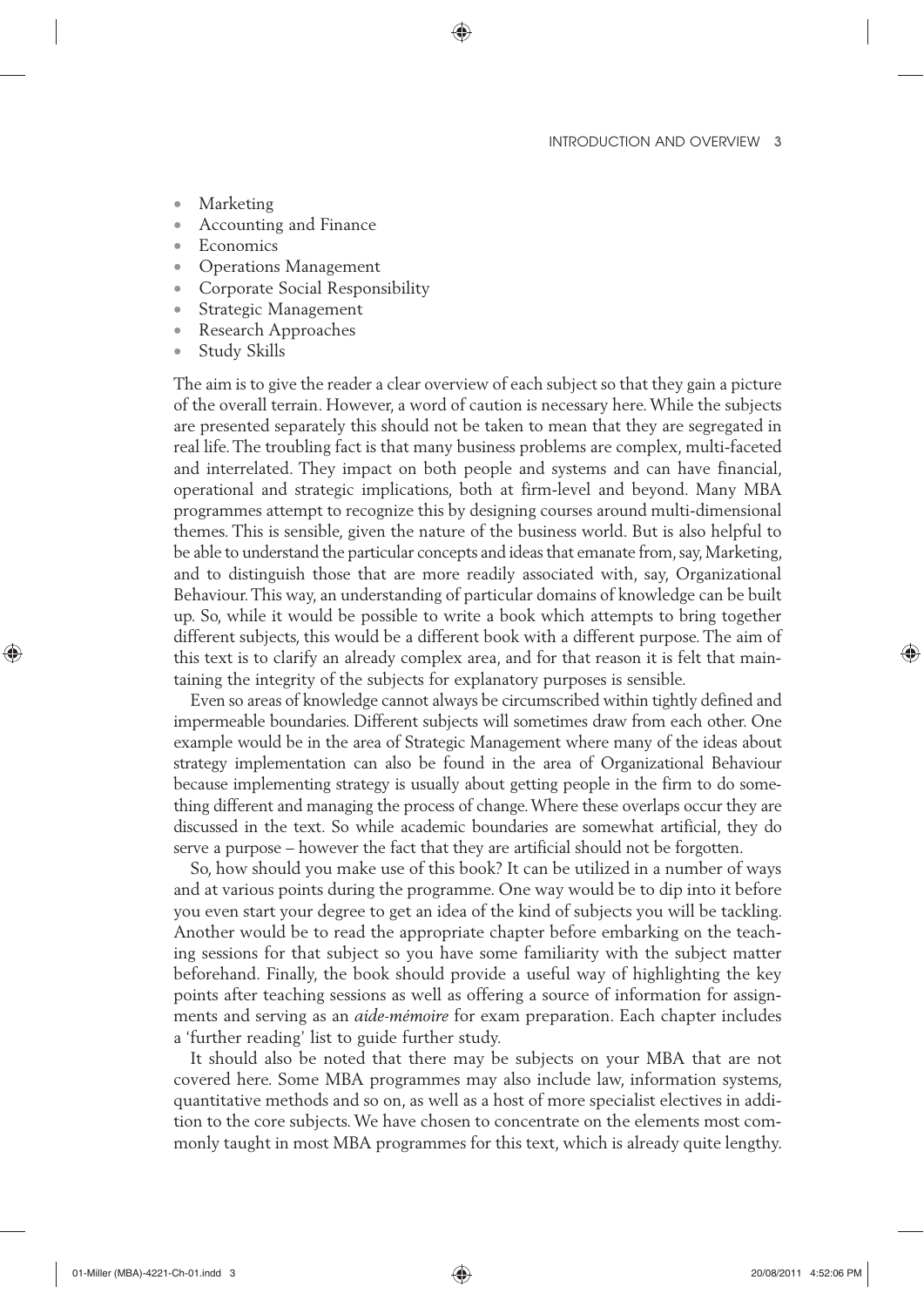We have tried to ensure some overall consistency in style and presentation throughout the book, even though the subjects are very different. In terms of format, we have incorporated some features that will make the text easier to navigate. Each chapter is organized as follows:

◈

- Chapter overview
- Discussion of main ideas and theories
- v Definitions of key concepts (in bold in the text and defined in boxes)
- Summary

♠

- Questions for reflection
- References and further reading

# **What is 'A Critical Approach'?**

We said earlier that this book would take a **critical approach** to the subject matter – but what does this mean? At one level 'to be critical' in academic terms means not simply accepting received ideas and assertions, but instead questioning the underlying assumptions that have been made, interrogating them to carefully examine their evidential base, and evaluating their strengths and weaknesses. In many ways this amounts to adopting a questioning approach. For example, what assumptions has the author of a theory/idea made about the nature of the matter under study (are these assumptions explicit, justified and reasonable), how strong is the evidence used to arrive at the conclusions (is it relevant, sufficient and robust), what are the strengths of the theory/idea and where does it fall short (for instance, does it apply only in highly specific situations or contexts)? Thus 'being critical' means retaining a little scepticism. It means not accepting opinions as fact, and also not accepting 'facts' until they have been subjected to careful scrutiny. It does not mean just being negative about everything. It is not about rejecting a theory or research merely because it runs counter to one's own experience or prejudices. It is about coming to your own conclusions after a careful and systematic examination of the evidence and arguments.

**Critical approaches**: encourage a reflexive and questioning approach in examining the underlying assumptions and evidential basis of ideas and theories.

This links up with ideas of **self-reflection** and **reflexivity**, both of which you will need to consider in order to hone your critical skills. Let's take reflectivity first. Being reflective means being self-aware; having some insights about your own behaviour and ways of seeing the world and therefore conscious of your own potential biases and value-judgements. You will be utilizing your own experience on the MBA, but you will also be asked to be self-reflective about this experience, and to attempt to arrive at a deeper understanding of both your own and others' behaviour. These processes of introspection will help to promote new insights. MBA students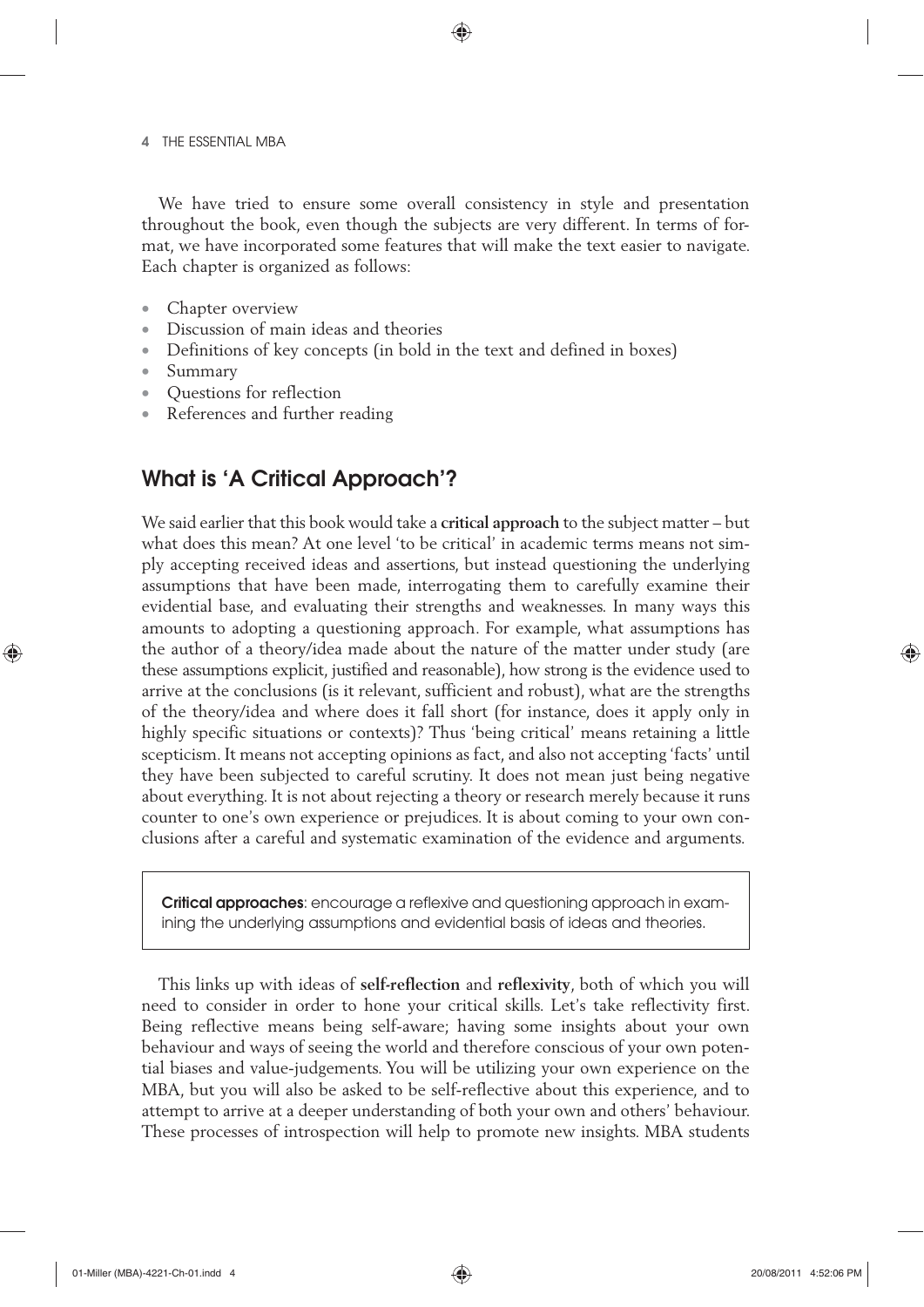are sometimes encouraged to be 'reflective practitioners'; being reflective is therefore about being critically self-aware.

◈

**Self-reflection**: the process of introspection which focuses on a conscious awareness of the human condition and the individual's fundamental nature, essence and purpose.

Next we have reflexivity. This is a complex term that is not always used in the same way by authors. 'Reflex' means 'bent' or 'turned back', so being reflexive is about understanding how one's actions can be influenced by the fact that we are consciously aware of them and their effects. Put another way, reflexivity is about the dynamic relationship between how we act in the world and how we understand and make sense of our actions. Because we are consciously aware of our behaviour, this knowledge may affect our actions in the first place or lead us to reinterpret what these actions actually mean. When applied to the process of learning and the MBA, being reflexive is about being aware of how knowledge is created and being sensitive to our own and others' role in making sense of the world. Knowledge is created through a complex process of social construction in which you are engaged along with others (fellow students, tutors, textbook authors, and so on). Knowledge is not 'given', nor is it independent of the process of construction. These ideas connect to the discussion about 'Learning Independently' in Chapter 11 on Study Skills. In summary, it could be said that a critically aware learner is reflexively self-reflective.

**Reflexivity**: a self-referential relationship in which the actor's thinking or action refers back to, and affects, their thoughts and actions.

The skills required for critical analysis are central to many areas of academic endeavour as well as being essential to the practising world of management. They are used when making sense of ideas and perspectives presented by tutors and others, when reviewing texts, articles in journals and other documents, and will also apply when marshalling your own arguments, writing assignments and business reports. Writing or presenting arguments is an exercise in persuasion. You will need to convince others, and others will need to convince you, that the analysis is well founded, makes sense, and is ultimately justifiable.

However, within the domain of business and management 'a critical approach' can also have another meaning – one which refers to a particular stream of work that is concerned with critically evaluating the nature and function of business and management in contemporary society. This perspective, often given the appellation **Critical Management Studies (CMS)**, has had a long genesis but gathered momentum, especially within European academia in the 1980s and 1990s. Drawing on sociological and political science traditions, scholars in this field have contributed to

01-Miller (MBA)-4221-Ch-01.indd 5 20/08/2011 4:52:06 PM

⊕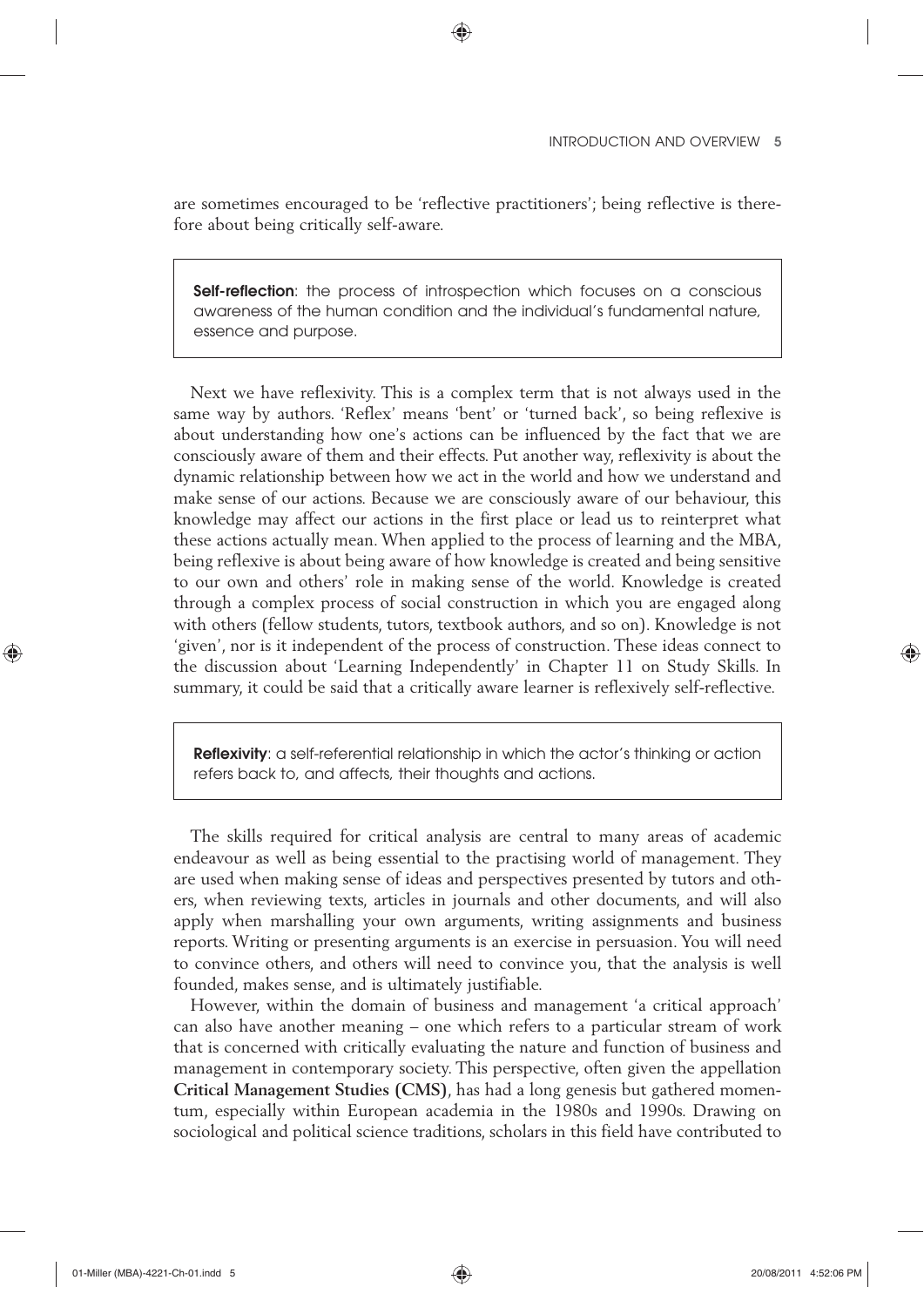a vigorous and wide-ranging debate about management in general, which has led to discussions about the role and purpose of management education, particularly in business schools and specifically at MBA level. It is important for MBA students to be aware of the broad parameters of this exchange because the arguments it encompasses focus on fundamental questions that are at the heart of MBA education. The next section will therefore address these.

♠

# **Critical Perspectives in Management**

It must be said at the outset that there is a wide variety of contributors to debates within Critical Management Studies and a diverse range of concerns. It is not a coherent movement or a unified body of thought and, as with many emerging intellectual traditions, some internal contradictions remain. To properly analyze the origins of the debate and encompass all its different facets would take a book in its own right, so what follows is a much abbreviated and simplified outline of a few general themes.

The overarching concern of CMS has to do with the role and purpose of business and management, but this covers a range of elements including, for example, power relations in the workplace and beyond, questions of gender and diversity, and the nature of managerial knowledge. It follows that critiques emanate from a variety of standpoints, including political theory, labour (employee) relations, feminism and philosophy, to name but a few.

 Perhaps what binds together proponents of this broad perspective is a desire to question the view that sees management as a neutral activity that is employed for the public good, and to explore the possibility that it is primarily concerned with the advancement of some sectional interests (typically those of corporations and business institutions) to the neglect of other stakeholders. In this view the interests of some sections of society are privileged over others, resulting in inequality and discrimination. Going further, if managers are not neutral technicians then it follows that initiatives to improve managerial practice will require careful scrutiny, since the anticipated benefits may not accrue equally to all interests and indeed may augment the potential for marginalization and the exploitation of one group by another. Since MBA programmes are perceived to be concerned with enhancing managerial skills and knowledge, they have also become subject to critical inspection, and their function and educational responsibilities interrogated.

Critical management scholars take the view that most traditional business theory is firmly rooted in a managerialist agenda, is uncritical in nature, and ignores wider business and societal concerns. This orthodox theory emanates from a functionalist form of sociology, **functionalism** being based on the assumption that individuals and social practices have a purpose in maintaining the equilibrium necessary for society as a whole to survive. The work of the scholar therefore is to understand the way in which particular activities and processes contribute to this functioning.

♠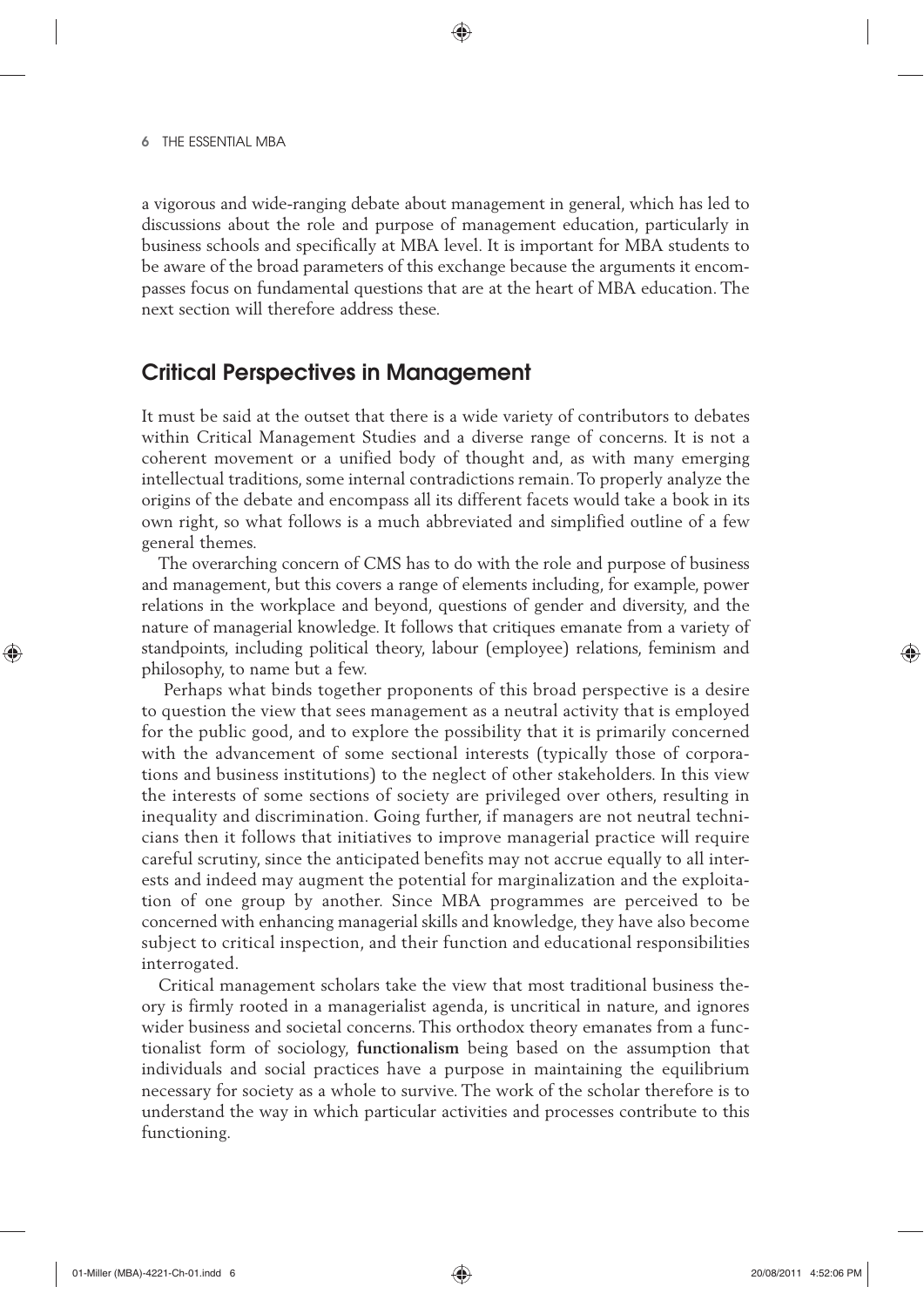**Functionalism**: a sociological perspective that views society as having particular needs in order to survive and seeks to understand how various parts of society contribute to achieving these.

◈

However, what is deemed to be functional very much depends on whose aims are being served. What is functional for some may be deleterious to others. As a result Critical Management Studies (CMS) hold that an examination of business and management ideas means being aware of the implicit values that underpin, inform, and shape these. Such ideas are not 'value-free' – they are imbued with particular ways of seeing the world, specific sets of beliefs, and particular positions on ethical questions. While these beliefs and values are often unstated they can often be inferred by an attentive reader who is alert to such matters. A critical approach therefore requires taking a moral position on taken-for-granted assumptions, for example that increased efficiency is always a legitimate goal and extracting the maximum productivity from labour is always desirable. It also means being self-reflexive about one's own beliefs and attitudes.

Some of the areas mentioned above (power, gender and the nature of management knowledge) will now be examined. The implications for management education will then be explored.

**Critical Management Studies**: a range of perspectives that seek to offer a critique of contemporary business and management ideas and practices.

### Power

⊕

CMS has deep-rooted concerns about the supposition that objectives are shared by all the parties engaged in a business enterprise, and instead emphasizes the plurality of goals that can exist within the firm. In taking this position CMS highlights notions of power, seeing organizations as locations where the consequences of fundamentally unequal power distributions in society are played out. In other words, the differential allocations of power at a macro level are mirrored in the hierarchical and occupationally segregated arrangements found in most organizations. This is more than a simple pragmatic division of labour introduced to achieve order and efficiency; it is a deliberately engineered feature of stratified societies whereby particular groups try to achieve domination by reproducing the structures, ideologies and value-systems that maintain their power within organizational and institutional frameworks. Hence organizational discord and conflict are symptoms of opposing goals and values and cannot be simply 'managed away'.

Issues of conflict are often discussed within the domain of management-labour relations, and are sometimes seen as an inevitable outcome of the inherently oppositional aims of owners or their agents (managers) and alienated workers (see Chapter 3 on employee relations within HRM). In this view managers are focussed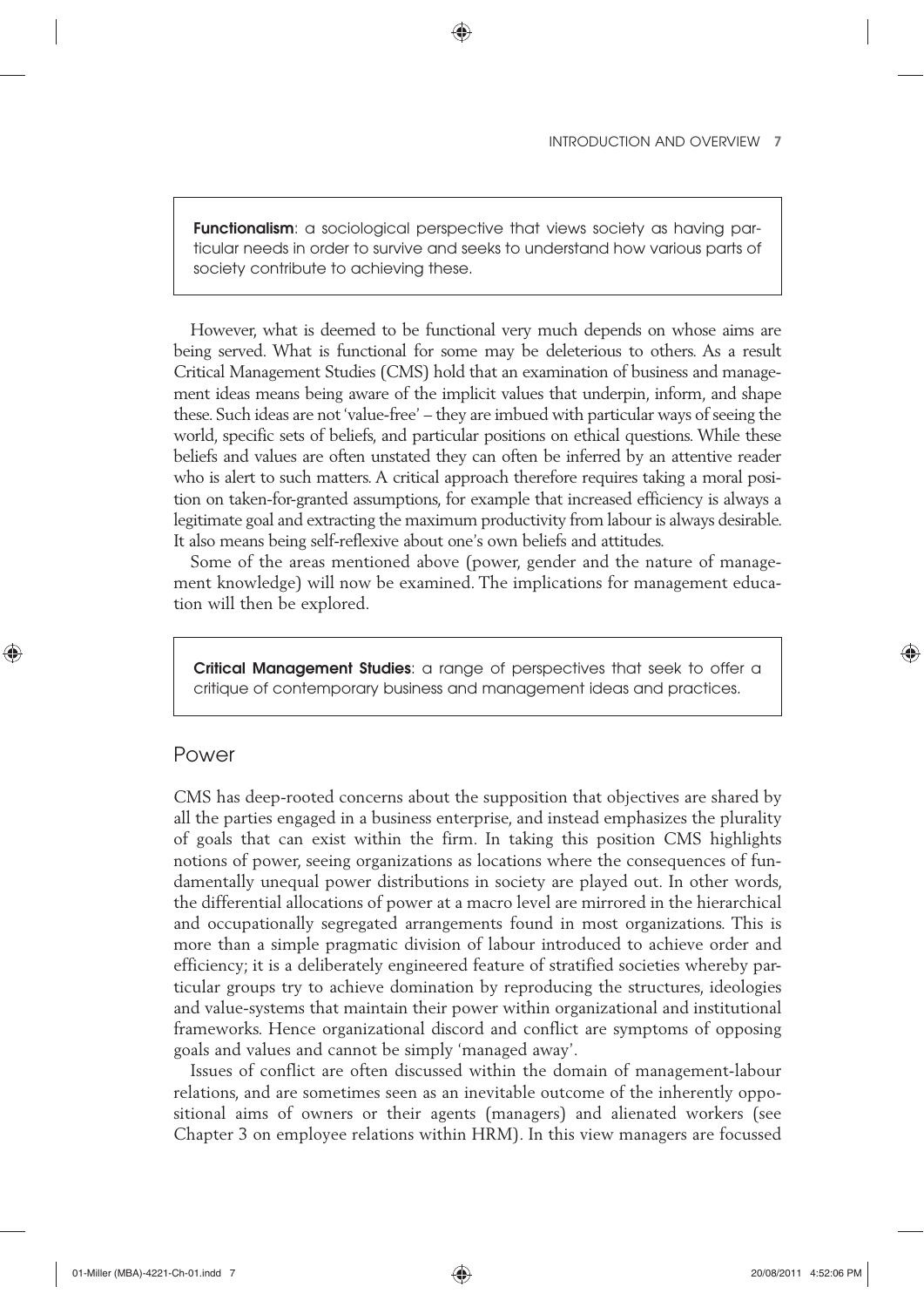primarily on maximizing productivity and employees concerned with minimizing exploitation. The prevailing managerial preoccupation is therefore with control and surveillance. However, this explication reveals essentially modernist and neo-Marxist interpretations of power, owing much to the debates which centre on the work of the Frankfurt School and writers such as Habermas, Marcuse, Adorno and Horkheimer, among others. At the same time Critical Management is not confined to this intellectual base, and many streams of discussion demonstrate a sympathy with poststructuralist and/or **postmodernist** debates. Care is needed here because neither poststructuralism nor postmodernism lends itself to straightforward definition. The terms sometimes appear to be used inter-changeably in the literature and yet, while the approaches do share some common ground, they can be traced to different origins. Having said this it is difficult to definitively locate particular authors within particular approaches, as many of the writers often cited as being connected with either poststructuralism or postmodernism have been at pains to deny any affiliation, resisting any attempt to pin down their philosophical positions.

♠

There is not the space here for a lengthy exposition of these philosophical movements and simplifying such complex and intellectually demanding ideas is fraught with problems, but it can be argued that poststructuralism questions the assumptions of structuralism that there are relatively stable underlying structures, particularly in cultural products such as texts and symbols, through which meaning is produced and reproduced. Poststructuralism would take the view that books, for example, are open to multiple interpretations as the reader will 'translate' and give meaning to what is written. In many ways the reader's interpretation takes primacy over the author's intended meaning. Yet these interpretations are fluid and transient, and are shaped by historical, cultural and societal influences, so that meaning itself is in a state of flux.

Many writers within CMS make reference to postmodernist themes. These are also concerned with meaning, emphasizing the active role of 'deconstruction' in surfacing the frames of reference and assumptions of the author. Deconstruction involves challenging arguments and statements by questioning the premises and foundations of the logic on which they are built. Thus, for example, even reasoning which purports to be objective (and therefore is presumed to be unbiased; generally taken as being a hallmark of good science) is open to questions about the ways in which it has been labelled 'objective' and thus accorded such legitimacy. Postmodernists are deeply sceptical about the modernist search for 'truth' based on a shared notion of some objective reality, instead arguing that humans impose their own logic on events and actions, continually constructing and reconstructing their own worlds which are sustained and renegotiated in the process of 'making sense' of what is experienced. Fundamentally meaning and understanding are not given – they are created. Language plays a central part in helping to create this understanding. We know the world through our creation of the language and discourses (ways of communicating) used to describe it but this knowledge is both indeterminate and provisional. Therefore postmodernists reject the notion of 'meta narratives' such as Marxism which purport to offer grand explanatory schemas. Instead, given the simultaneous availability of many theoretical positions, the emphasis is placed on shifting explanations for phenomena which will be subject to on-going revision.

◈

◈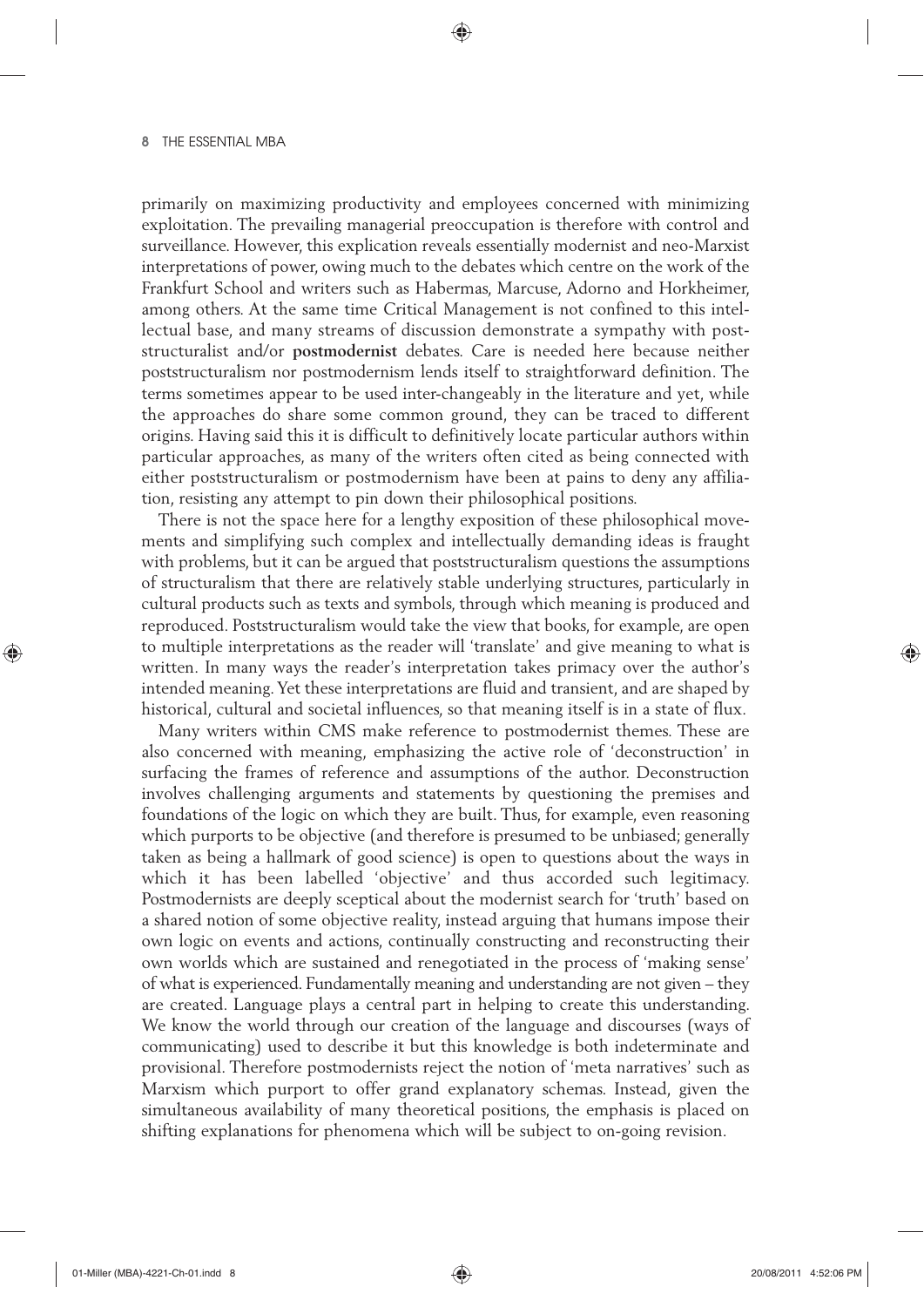INTRODUCTION AND OVERVIEW **9**

Thus humans construct versions of reality but these have no universal or absolute status. Indeed, no single voice has automatic priority over others, a suggestion which has interesting implications for academia and the status of books such as this one. The key thinkers frequently referenced by writers in the CMS tradition would include Foucault, Derrida, Bourdieu, Lyotard and Baudrillard, but would also encompass a host of other authors. Foucault's concept of power is relevant here, and is markedly different from the views outlined at the beginning of this section. In his analysis power is not a property of structural arrangements such as those that give rise to the hierarchical distinctions between management and labour, but is embedded in social relationships. While this may be most evident in institutions such as the military and penal system (the subject of one of Foucault's seminal analyses), it is an inescapable feature of all aspects of life, operating through the routine activities of everyday existence. Individuals create their own networks of power through their ongoing interactions and relationships, and their acceptance of the prevailing codes of behaviour which shape these relations. Power is diffused through society, and all individuals possess some countervailing power, hence the modernist portrayal of a clear-cut demarcation between a minority elite who possess power and a disenfranchised powerless majority, is replaced by a more complex version in which power fluctuates within and between different groups and individuals.

◈

This perspective on power is one that emphasizes its potentially shifting and transitory nature as well as its location within heterogeneous and only loosely bounded groupings. This serves as a reminder that the terms 'management' and 'worker' give a misplaced sense of the uniformity within groups and mask the significant differences that may exist within collections of individuals. So 'managers' are differentiated along many dimensions, including age, profession, status, religion and gender. Indeed, any individual may have multiple identities – for example, an executive who is simultaneously a member of the accounting profession may also belong to the senior management team, be a husband and father, and hold membership of a local trade organization. One of these dimensions, gender, has been the subject of much debate within CMS and will be discussed further in the next section.

**Postmodernism**: philosophical perspectives that emphasize the social construction of texts and discourses, the multiple ways of interpreting them, and hence call into question universalistic notions of reality and truth.

**Postmodernism** in turn has been criticized from a number of viewpoints. Foucault's conception of power is seen as underplaying the role of ideology and wrongly decoupling it from state and institutional influences. The notion that cultural artefacts can be 'read' in multiple ways appears to suggest a relativist position where all interpretations are of equal worth and are given equal consideration. The postmodernism stance seems antithetical to ideas of advancement, especially in science where the assumption is that progress is founded on the accumulation of an established body of knowledge. Many commentators have criticized postmodernists' reluctance to make

⊕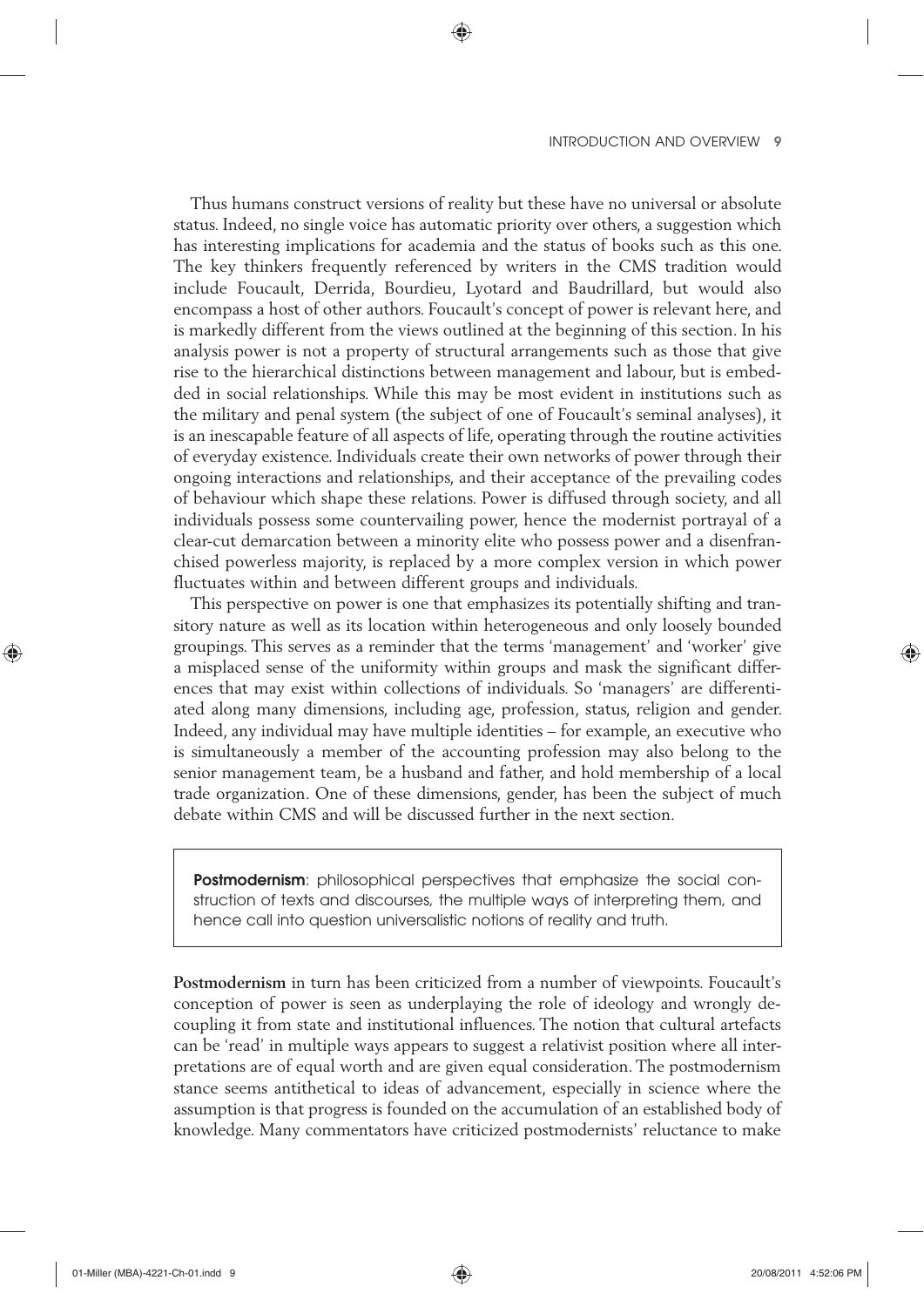their principles and premises clear, instead seeming to prefer the safety of ambiguous indeterminacy and rhetorical verbal game-playing. Finally, it is argued that postmodernism does not represent a break with modernism – which in any case was not a static, unchanging, unified theoretical position – but is merely an evolution of it.

◈

Some key elements of postmodernist approaches are summarized below.

- An emphasis on the deconstruction of texts and symbols to reveal underlying meanings
- A consequent 'de-centring' of the author's voice since the reader plays an active part in constructing meaning
- The belief that there are shifting, often conflicting, multiple interpretations and realities
- A focus on the centrality of power within social relationships
- v A stress on the fragmented, indeterminate, and fluid nature of things rather than seeing them as fixed, stable and final
- A suspicion of meta theories that offer universalistic propositions and explanations
- A depiction of the individual as having multiple, shifting identities

Power is at the heart of CMS preoccupations. How power is manifested and deployed in organizational settings, and to what effect, is central to understanding modern business and society. The unmasking of hidden relations of power is an important task. At its roots, many of the proponents of a critical perspective have a liberalizing and emancipatory agenda and this is where the study of business and management takes on an explicitly political mantle.

### Gender and diversity

♠

Questions of gender are another central ingredient of the CMS debate, acknowledging wider reflections in management and organization studies where there has long been an interest in the under-representation of women in managerial positions, particularly at more senior levels, and a recognition of occupational segregation, both vertically (where women, though well represented in occupations such as teaching, are confined to more junior positions) and horizontally (where women are under-represented in particular occupations, such as surgery).

But beyond this some CMS scholars suggest that studies of management are characterized by an overly masculine orientation. This is manifested in a number of ways. Firstly it is argued that much of the research in business and management focusses predominantly on male subjects but also assumes that findings apply to both men and women. Secondly the position of women in business tends to be ignored giving the impression that organizations are gender-neutral. So gender-specific findings about men are extrapolated to apply universally, and women in organizations are ignored as a specific research category.

To take some examples, much of the work looking at effective managers has been carried out by observing men. It is therefore unsurprising that many of the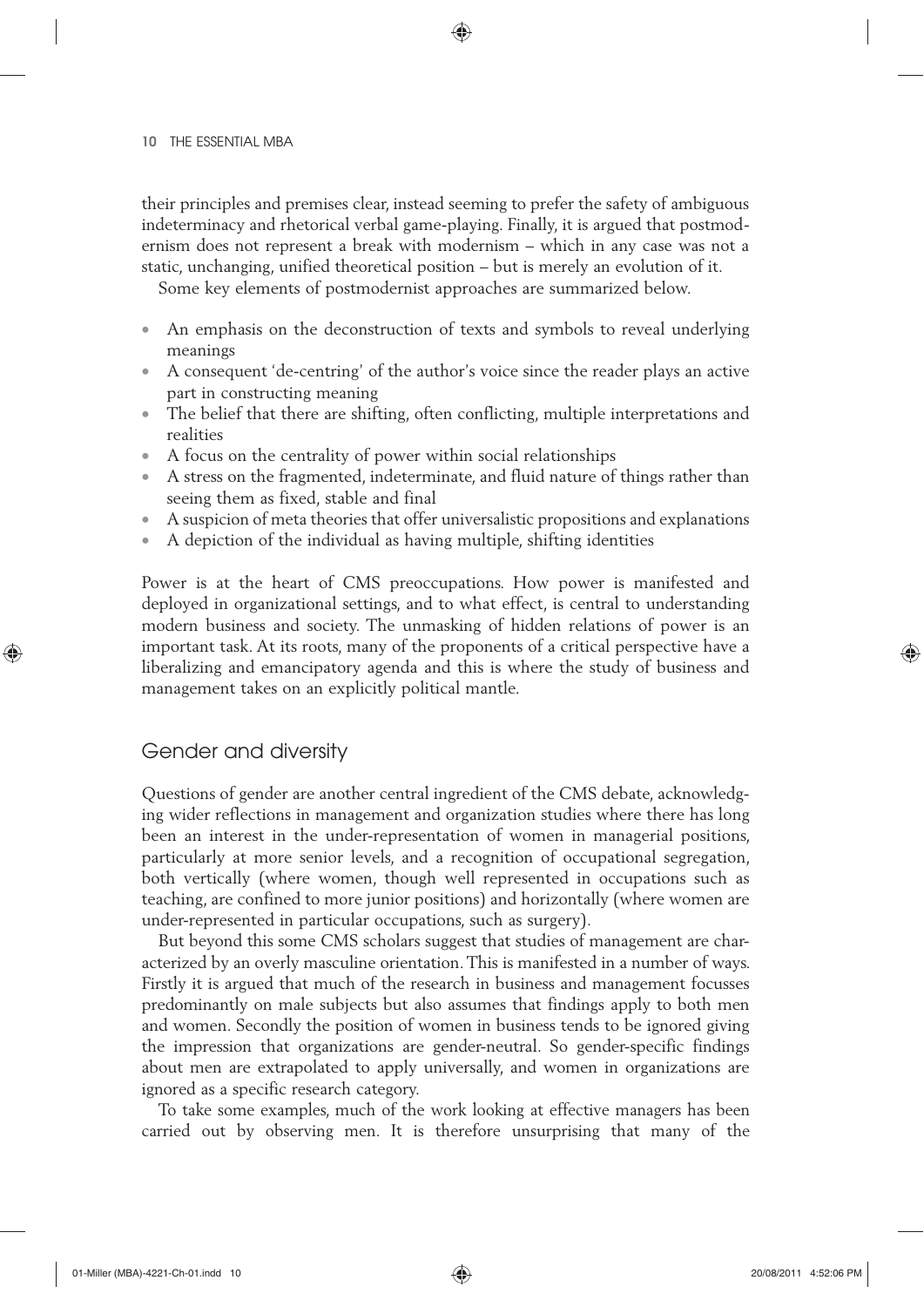#### INTRODUCTION AND OVERVIEW **11**

traits associated with successful leaders, such as assertiveness, are ones more typically associated with men. Many writers have highlighted the way in which the implications of gender have historically tended to be ignored. Well-known examples include the female workers overseen by male supervisors in the Hawthorne experiments (where the findings concentrate on factors affecting productivity in the Western Electric Company's Hawthorne Works, but do not explore the gendered nature of authority relationships in the firm), and the male maintenance workers in Crozier's tobacco firm who accrued power by controlling one of the residual sources of uncertainty – fixing the machines when they broke down – in an otherwise routinized, bureaucratic assembly plant, ignoring the fact that the female operatives on the production line were strongly discouraged from interfering with the machinery, this being seen as a male province.

◈

Another way in which business practice is argued to embody a masculine perspective is in the language and metaphors of management and business which tend to be stereotypically masculinist in nature. Business is presented as being war-like, any competition has to be beaten, tactics are deployed as in a military operation and leaders have to be strong and good at commanding. The more cooperative, emotional and relationship-oriented aspects of business, seen by some as more feminine qualities, are consequently downplayed or downgraded. This discourse of management is inextricably linked with relations of power, since the way that power may be realized is in the shaping and legitimizing of a discourse, which sets the boundaries for talking, thinking and enacting management. If the discourse of management is essentially masculine then it frames how individuals think and act as managers and is ultimately linked to how we construct our sense of self and identity. It is argued that female managers – especially senior executives who are very much a minority in most firms and are more visible as a consequence – may have particular difficulties in enacting managerial roles since the prevailing role-models are overwhelmingly male. Women may not feel comfortable with these and there is some evidence (see for example Cassell, 1997) that behaviours associated with men, such as assertiveness, may be less acceptable when coming from a woman.

However, postmodernist perspectives would urge caution here. Much of the debate surrounding issues of gender takes the view that gender categories are fixed and stable. An alternative view would be that there are multiple ways of 'being female', or male, and that individuals will choose from a broad repertoire of traits, behaviours and attitudes that have been socially sanctioned as either feminine or masculine. Thus we learn to become female or male in a process that is transformative, fluid and on-going, and since we are capable of inhabiting multiple identities this occurs repeatedly as we act out our notions of 'self' in different circumstances.

This alerts us to an important point that femininity and masculinity are to a large degree culturally determined, so that prescribed male and female behaviour may differ according to what is thought acceptable in a particular cultural context. Critical Management Studies is therefore concerned with developing awareness not just of gender, but also of wider aspects of diversity, acknowledging that management ideas are located within specific contexts. The degree to which such ideas are universally relevant or culture-bound must be carefully considered in any serious evaluation of their utility. This is a point we will take forward in the next section.

◈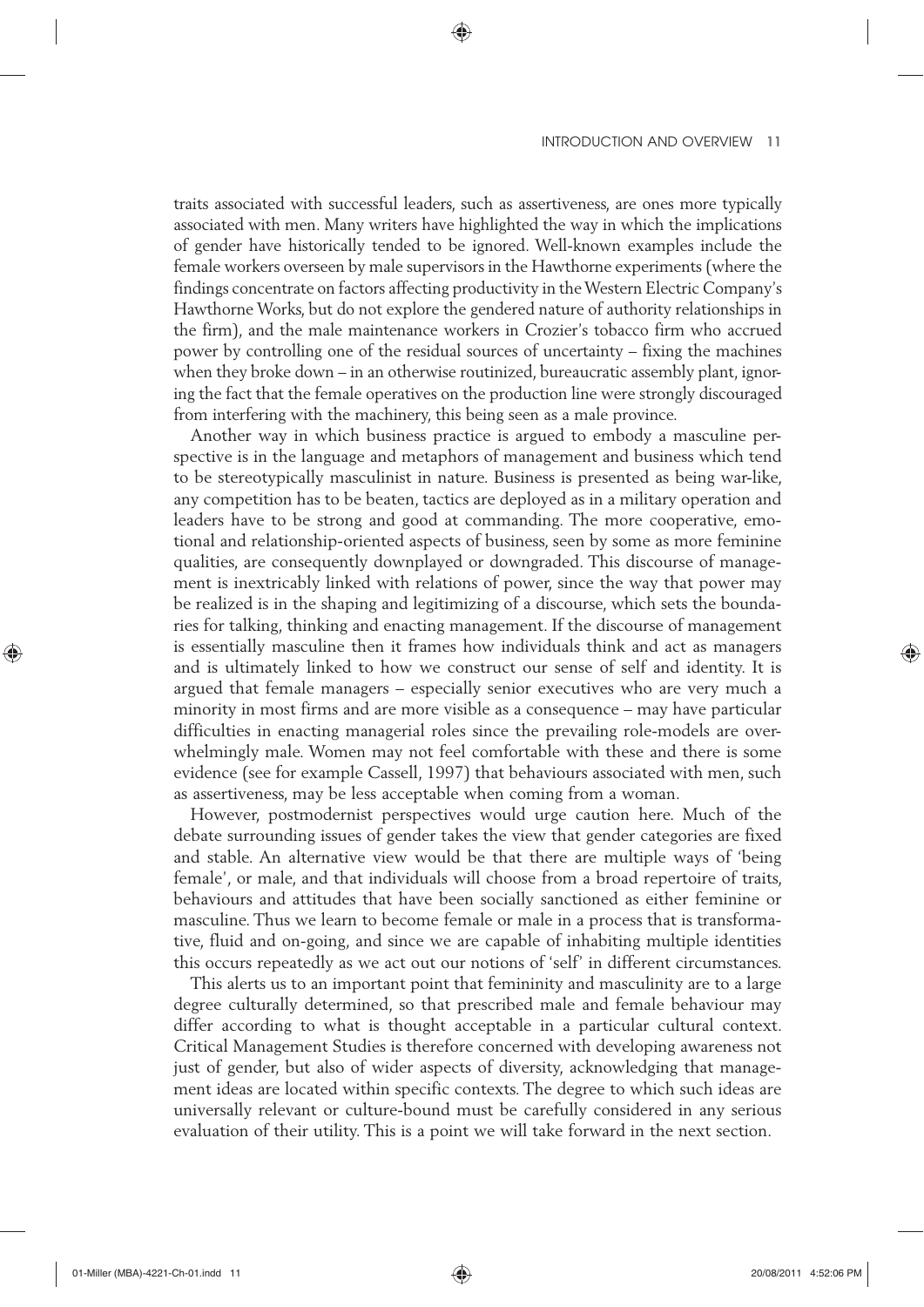### The nature of managerial knowledge

The vast majority of research and writing about business and management has historically come from the West. This should give us cause for reflection, and underscores the need to critically examine ideas for cultural bias and cross-cultural relevance. Underpinned by Western notions of logic and reason management 'science' has tended to try and emulate the natural sciences by emphasizing the canons of the 'scientific method' (see Chapter 10 on Research Approaches), even though the subject matter in the social sciences is markedly different. Orthodox approaches stress the rationality of management. This invites contrasts with non-rational or emotional processes (often imputed to women, thus making them less suitable for managerial positions) and marginalizes the role of intuition and instinct.

♠

Yet the body of knowledge that informs the study of management is neither coherent, nor agreed. Indeed, following Foucault, a postmodernist interpretation is that knowledge is a label applied to the practices and discourses embedded in networks of power rather an objective version of the 'truth'. In the realm of business much of what passes for knowledge is mere anecdote, supposition and conjecture, a canon of 'best practice' and 'how to do' books which are rather frequently based on narrow experience in limited contexts. The ever-increasing numbers of books about management (see the expanding shelves in airport bookshops for examples), the rise of the management 'guru' (often either former CEOs or management consultants), together with the plethora of short-lived fads and fashions (many not new but simply recycled), support the view that the market is hungry for ideas but is not much bothered about provenance or evidential rigour. At the same time, there is a mounting array of 'academic' research papers and journals, which purport to give a scientific basis to the subject, but which are couched in esoteric language and seldom actually used. One proficiency that a good MBA education should provide is the ability to make judgements about the evidence on offer, to discriminate between different opinions and to recognize old ideas in new guises – invaluable skills in the current climate where management ideas are themselves a highly marketable commodity.

Thus the foundations of management knowledge are both precarious and contested. Practitioners and academics are sometimes suspicious of each other, with practitioners finding much academic work arcane, abstract and of questionable relevance, and academics finding much practitioner-based work superficial, unreliable and a-theoretical. While there is an array of techniques to aid with the technical aspects of, say, operational or financial decision making in organizations, it is less clear what methods exist as a basis for the study of management itself. Unlike well-established professional groups such as doctors or engineers there is not the same kind of agreed corpus of knowledge, attainment of which acts as a gateway to the profession for qualified members. One can argue that the MBA is a constituent of the drive to professionalize management, but the qualification does not regulate entry into management by licensing or excluding members in the same way as a medical degree does for doctors.

Thus an MBA programme should recognize the contested nature of the terrain of management and the MBA student must become accustomed to contradictory assessments and debates. CMS emphasizes the need to understand differing positions

◈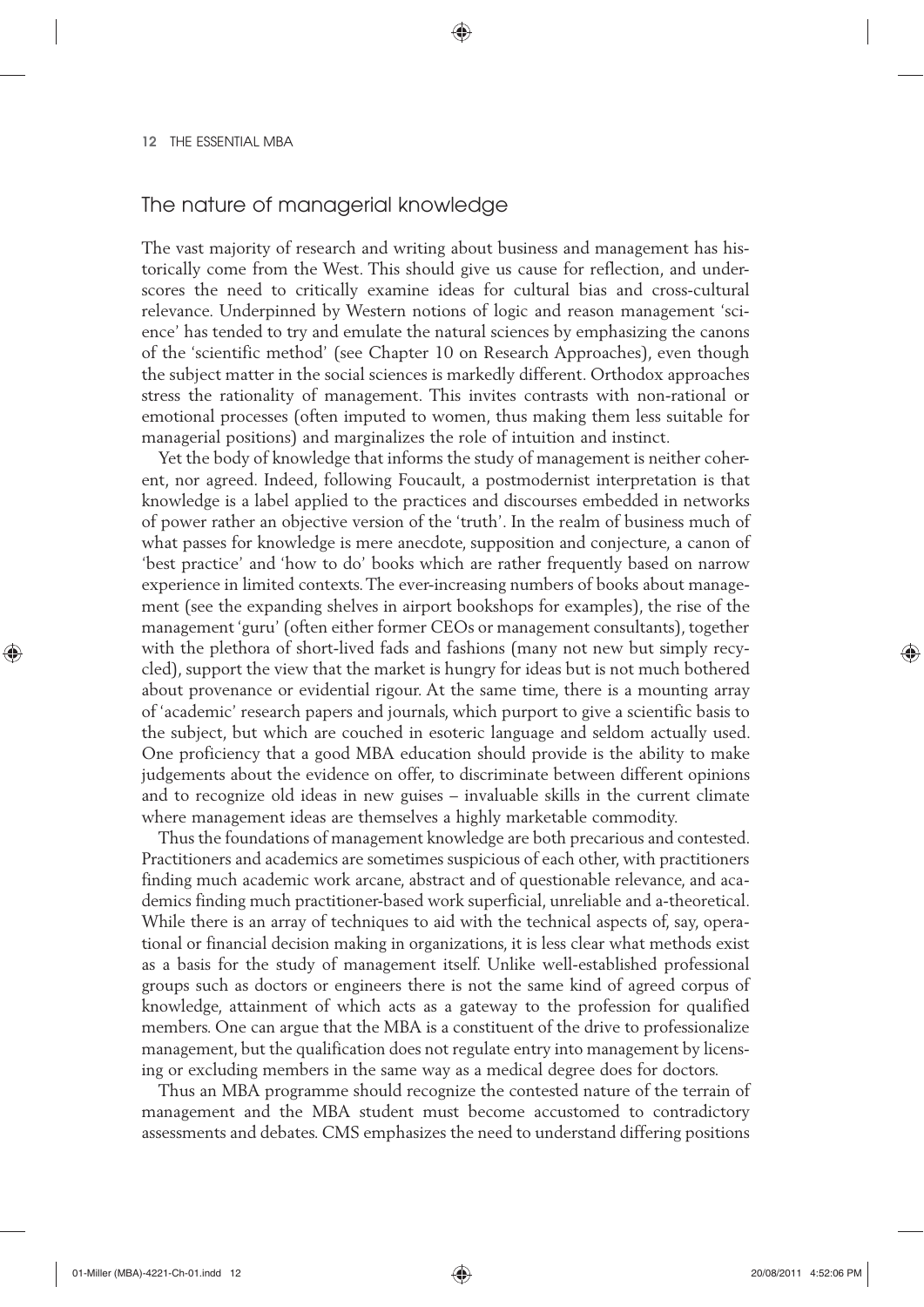and views in management rather than gloss over them. An appreciation of the deepseated divisions that exist within the domain of management theory marks the beginning of a meaningful educational experience for a student undertaking an MBA.

⊕

The status and nature of management knowledge has implications for how management is taught, and the issue of management education, particularly as it relates to the MBA, is addressed in the next section.

# **Management Education**

The discussions about '**critical approaches**' to management and the debates within CMS have a number of repercussions for the realm of management education. Firstly they suggest forms of curricula and pedagogy that encourage a questioning approach to subject matter. Ideas, concepts and theories require critical scrutiny and open discussion rather than didactic teaching and an unquestioning regurgitation by students. The subjects comprising business and management studies need to be taught in ways that explicitly acknowledge their political, ethical, and philosophical nature (Grey, 2004: 180). Since the topic of management is not 'value-free' there should be space in the curriculum to allow the implicit values informing managerial practice to be debated and not merely accepted. This should also allow for any partiality in theories – for example in terms of cultural or gender bias – to surface and be examined.

Given the somewhat indeterminate and provisional nature of much of the knowledge in this area, ideas need to be carefully examined for continued currency and the possibility of revision entertained. As many participants on MBA programmes have managerial experience this provides a way in which new ideas can be tested out and is one reason why assessments that require the application of theories to the workplace are frequently used. However, the previous discussion about the potentially sectional nature of interests within business calls into question the view that the sole purpose of managerial education is to advance managerial practice. Hence relevance or importance to practice is only one criterion that might be applied; relevance or benefit to the local community or wider society might be another.

It is not the purpose of this book to prescribe how the MBA should be taught. Different programmes, and different teachers, will have their own preferred methods, styles and pedagogic rationales, and it is likely you will encounter a variety of approaches including case studies, lectures, small group work and so on. However, issues of power and control are also relevant to the classroom setting, especially if the learner is simply relegated to being a passive recipient of knowledge.

Having said this it is possible to create opportunities for active learning where learners can frame their own questions, test out their own assumptions and form their own conclusions. In the final analysis an MBA is not about equipping the individual with a box of tools to solve organizational problems, it is about that person having the skills to better understand complex issues and the ability to continue to learn in new environments as unfamiliar situations arise. Given the plethora of new ideas in management and the continued recycling of old ones, this is becoming an increasingly indispensable skill for students and practising managers. An MBA marks the beginning of learning, not the end.

◈

♠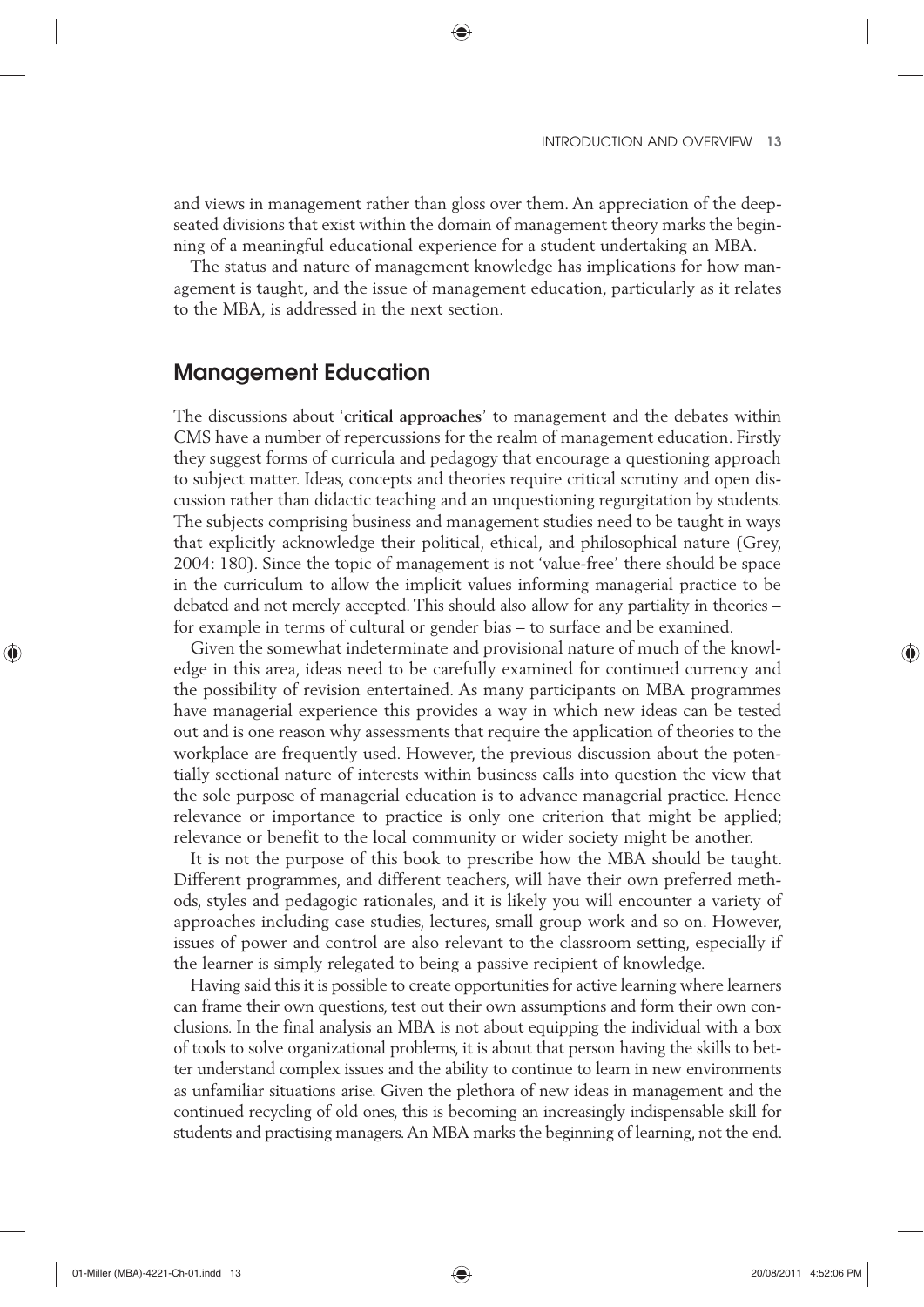In conclusion, it can be argued that Critical Management Studies takes a critical approach (see above) in that it questions the assumptions underpinning theories and debates but does so with a particular emphasis on issues of power and control, gender and diversity and so on. This book will take a critical approach by interrogating the issues and ideas presented in each domain. Since there is overlap between a critical approach and CMS the generic terms 'critical perspective' or 'critical approach' will be used to denote a range of viewpoints that seek to offer a reflexive critique of particular topics. It should be noted that not all MBA subjects have developed critiques in the same way or to the same degree. Many of the debates referred to in this chapter have emerged from, and feature most prominently in, organizational theory (organizational behaviour) and human resource management. Particular aspects of these debates have permeated other subjects to a greater or lesser extent; therefore each author will present the key critiques and alternatives that have emerged in their own domain. In areas where some of these debates are less developed, students should find that the ideas presented in this chapter offer useful starting points for further reflection.

♠

### **Outline of The Book**

◈

While there is no model for an MBA in that different programmes will organize subjects differently, many will study the core 'building blocks' such as Organizational Behaviour, Human Resource Management, Marketing, Accounting, Economics and Operations at the first stage, before moving on to look at subjects such as Strategy and Corporate Social Responsibility (CSR) which will overlay and connect the core elements. Students can then either deepen their existing knowledge or extend their breadth of knowledge through elective choices, before finally moving on to a dissertation which is intended to bring together learning gained on the rest of the programme in a major, usually research-based, project.

The chapters have been organized with this implicit model in mind, as depicted in Figure 1.l, beginning with Organizational Behaviour, Human Resource Management, Marketing, Accounting and Finance, Economics and Operations, and then reviewing Corporate Social Responsibility and Strategy before examining the area of Research Approaches. A final chapter looks at those Study Skills that can help with the generic skills involved in successfully undertaking an MBA.



**Figure 1.1** Organization of The Essential MBA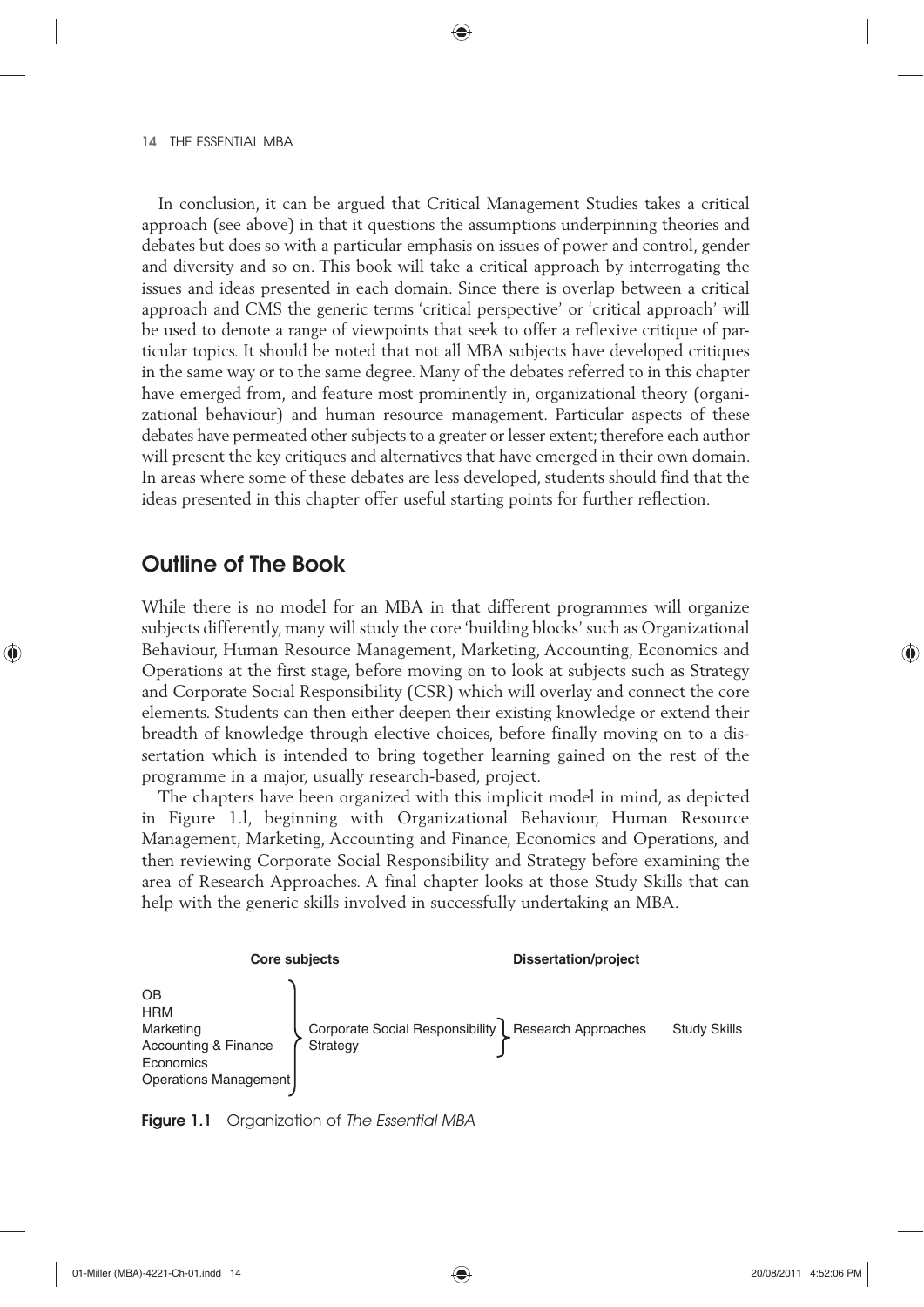### **Summary**

This chapter has attempted to do a number of things. It has offered some hints about how to make use of this text and given an overview of what it will cover. It has also tried to put the MBA in some kind of context. The MBA is a challenging degree but it is also a very rewarding one. In part the challenge comes from the sheer diversity of topics studied, but it also emanates from the type of intellectual terrain that will be covered. Students who can appreciate some of the debates outlined here should be in a good position to develop their knowledge and understanding, thereby lessening the danger of them becoming confused and overwhelmed.

This chapter has spent some time examining the debates within critical perspectives. It is recognized that it is not necessarily the case that your MBA will deal with CMS in any depth, if at all. At least, not in terms of requiring you to read about it directly, but studying for an MBA cannot, and should not, avoid some of the key questions raised here. As indicated earlier, you are likely to be required to take a critical approach to your work and that of others, and while this may not necessitate a direct familiarity with the contributors to CMS, a critically aware and questioning approach is common to critical perspectives more generally and increasingly features in a wide range of MBA subjects as the chapters here will demonstrate. This makes this book both timely and essential reading.

Critical perspectives direct our attention to the relations of power that often lie hidden, reminding us that there are different versions of reality and truth statements and that outward manifestations often belie underlying conditions. Management education is about engaging with politics and – while it is not always a comforting prospect – good education will sometimes rouse us from our comfort zones. There are fundamental links between the kinds of issues raised in this chapter and the perceived nature and purpose of management education. It is hoped that having some idea of these should help you to be better equipped to get the most from your MBA studies and organizational role – not in providing a tool kit, but in offering a way of thinking and learning that will retain its currency, even if the theories and ideas taught on your MBA eventually go out of fashion.

Good luck!

◈